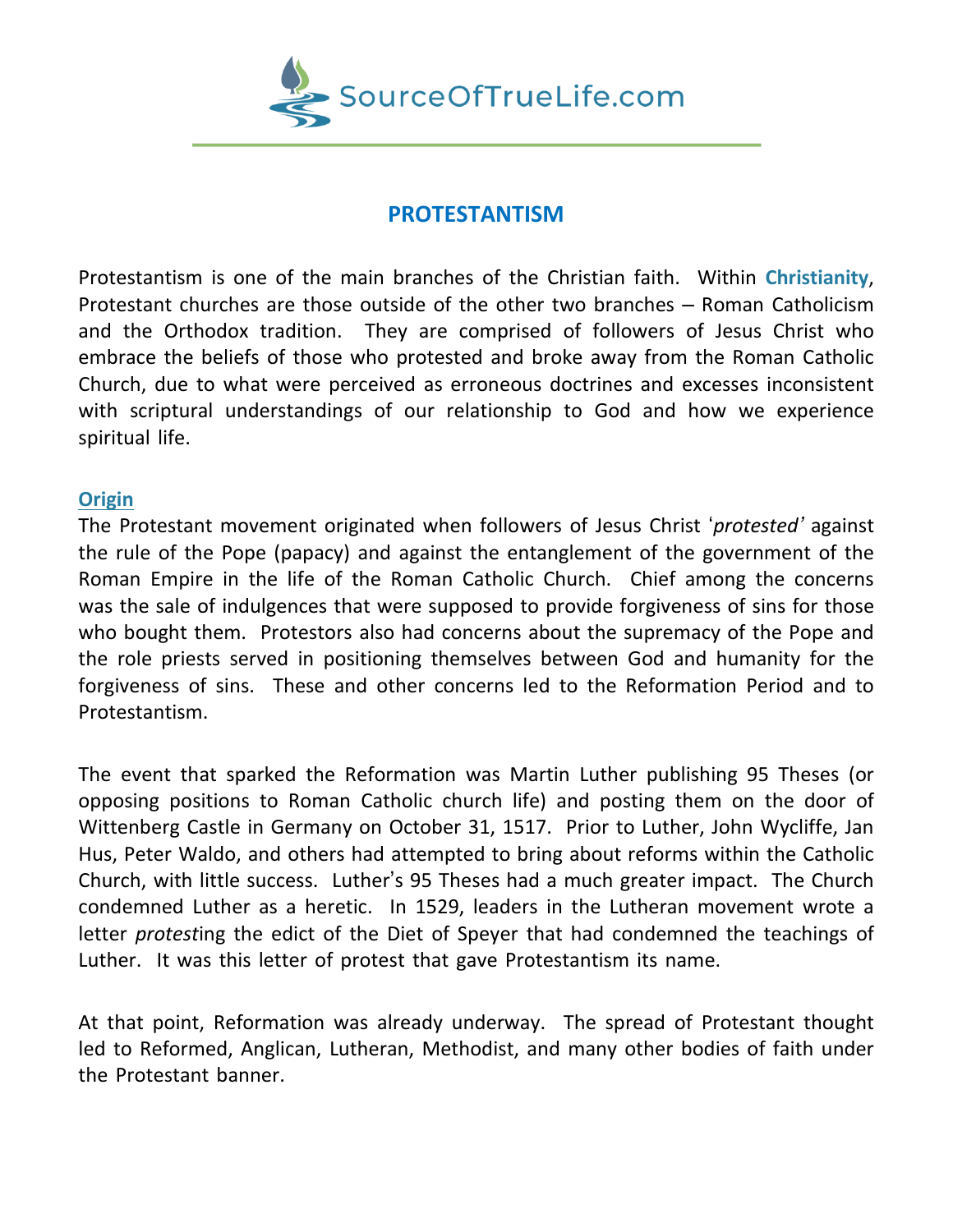## **Main Beliefs**

Common to most Protestants are five foundational principles held by theologians and clergy, central to the doctrine of salvation. These principles were called solae, beliefs that stood apart from Roman Catholic tradition – *faith* alone, *Christ* alone, *grace* alone, *Scripture* alone, and *God's glory* alone. Together the five solae underscored three major doctrinal points:

The Bible, containing all inspired and canonized scripture, is the sole authority regarding matters of faith and practice, not tradition or the authority of a Pope. Biblical foundation for this, among others, can be found in **2 Timothy 3:16-17** and **2 Peter 1:20-21.**

Salvation of souls is realized by faith alone, not by sacraments, human effort, or works. **Ephesians 2:8-9** expresses this point clearly.

Followers of Jesus Christ live for God's glory alone, whereas Roman Catholic beliefs embrace obedience to the Church and subservience to its priesthood and other leaders. Protestants embrace the concept of *the priesthood of every believer*, citing **1 Peter 2:9** as the basis – "You are a chosen people, a royal priesthood, a holy nation, God's special possession, that you may declare the praises of him who called you out of darkness into his wonderful light."

## **Demographics**

Differences of theological and ecclesiastical understanding of the main beliefs of Protestantism have resulted in different denominations. Whereas the Catholic Church, the Assyrian Church of the East and the Ancient Church of the East consider themselves to be the one and only original church founded by Jesus Christ, many Protestants embrace a concept called the *invisible church.* The visible church is what can be seen – gatherings in church buildings, usually on Sunday mornings, that most certainly have present those who are seeking to know more about matters of faith and who have not yet received God's salvation through Jesus Christ. The invisible church, for those who embrace the concept as reality, is the true church that only God sees, born-again redeemed and sealed believers of the past, present, and future.

The total number of Protestants, the second largest form of Christianity, numbers between 800 million to one billion, more than one third of all Christians. Some denominations within Protestantism have worldwide or large regional presence in